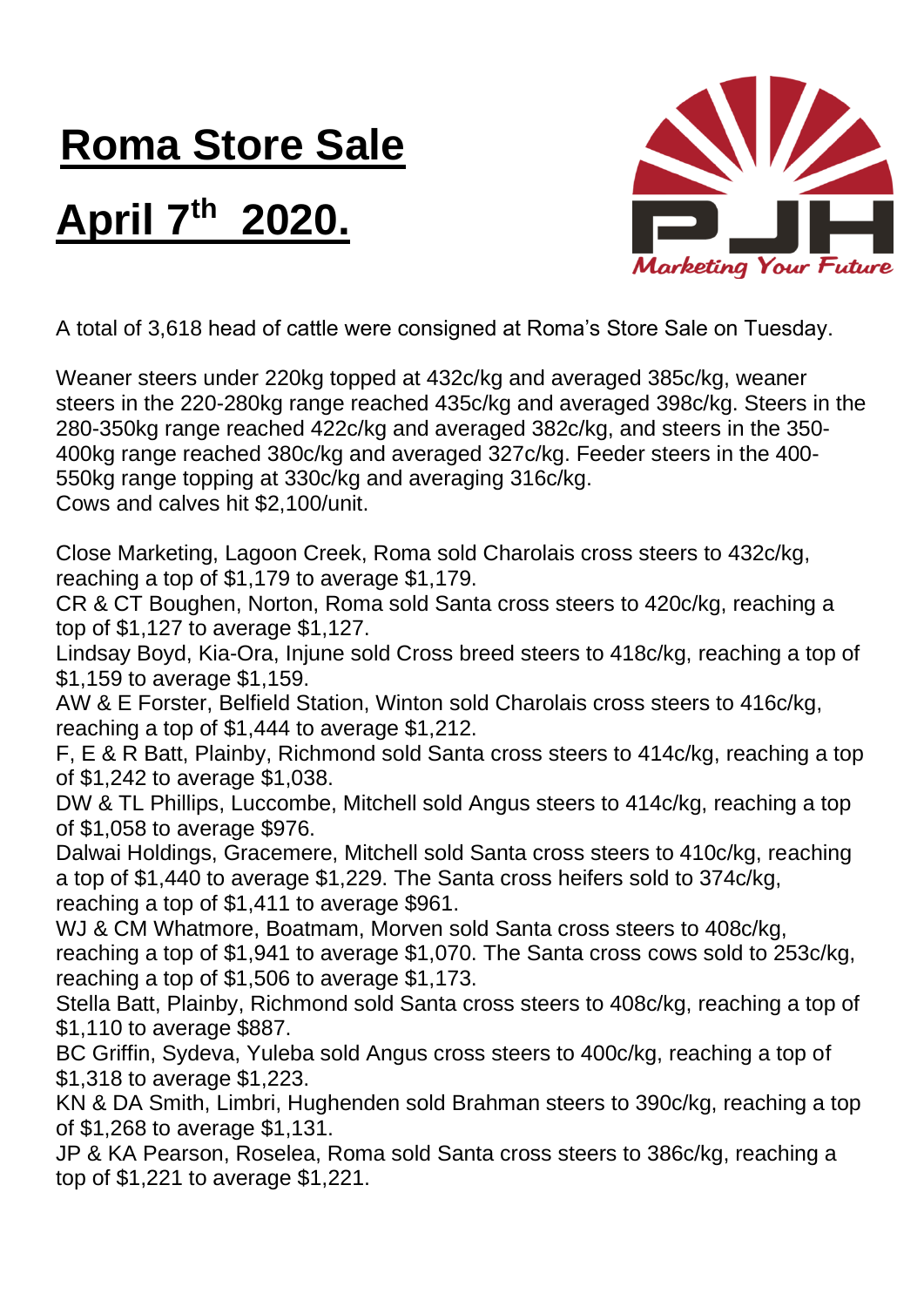FJ Ahern, Murweh Station, Charleville sold Cross breed steers to 384c/kg, reaching a top of \$2,205 to average \$1,235.

Heifers under 220kg topped at 380c/kg and averaged 319c/kg, while heifers in the 220-280kg range topped at 366c/kg and averaged 320c/kg. Heifers in the 280- 350kg range topped at 388/kg, averaging 325c/kg. Heifers in the 350-450kg range topped at 320c/kg, averaging 271c/kg.

JS Grazing, Double J, Injune sold Angus heifers to 388c/kg, reaching a top of \$1,235 to average \$1,181.

WB & MG Graham, Catherinvale, Roma sold Angus cross heifers to 368c/kg, reaching a top of \$1,086 to average \$1,086.

Athelstane Pastoral Co, Athelstane Station, Winton sold Charolais cross heifers to 348c/kg, reaching a top of \$1,041 to average \$982.

Argylla Mountains Pastoral, Glencoe, Mount Isa sold Brangus heifers to 344c/kg, reaching a top of \$852 to average \$530. The cows & calves sold to \$1,015/unit.

D Henry, Windorah Common, Windorah sold Santa cross heifers to 320c/kg, reaching a top of \$1,448 to average \$1,397.

Formosa Farming Co, Formosa Downs, Surat sold Cross breed heifers to 313c/kg, reaching a top of \$1,633 to average \$1,633. The Cross breed cows sold to 262c/kg, reaching a top of \$1,435 to average \$1,274.

TM & PM Geiger, Moyen, Jundah sold Santa cross heifers to 312c/kg, reaching a top of \$1,310 to average \$995.

TW & AJ Bowen, Lolworth, Mitchell sold Droughtmaster cross heifers to 309c/kg, reaching a top of \$1,488 to average \$1,488. The Droughtmaster cross cows sold to 259c/kg, reaching a top of\$1,339 to average \$1,199.

Cows in the 300-400kg range reached 240c/kg and averaged 198c/kg, while cows in the 400kg-500kg range reached 260c/kg and averaged 235c/kg. Cows over 500kg topped at 267c/kg, averaging 250c/kg.

Bylot Plains Partnership, Bylot Plains, Injune sold Santa cross cows to 267c/kg, reaching a top of \$1,558 to average \$1,466.

ERB & SK Crosby, Wallam, Mitchell sold Brahman cross cows to 240c/kg, reaching a top of \$1,250 to average \$1,008.